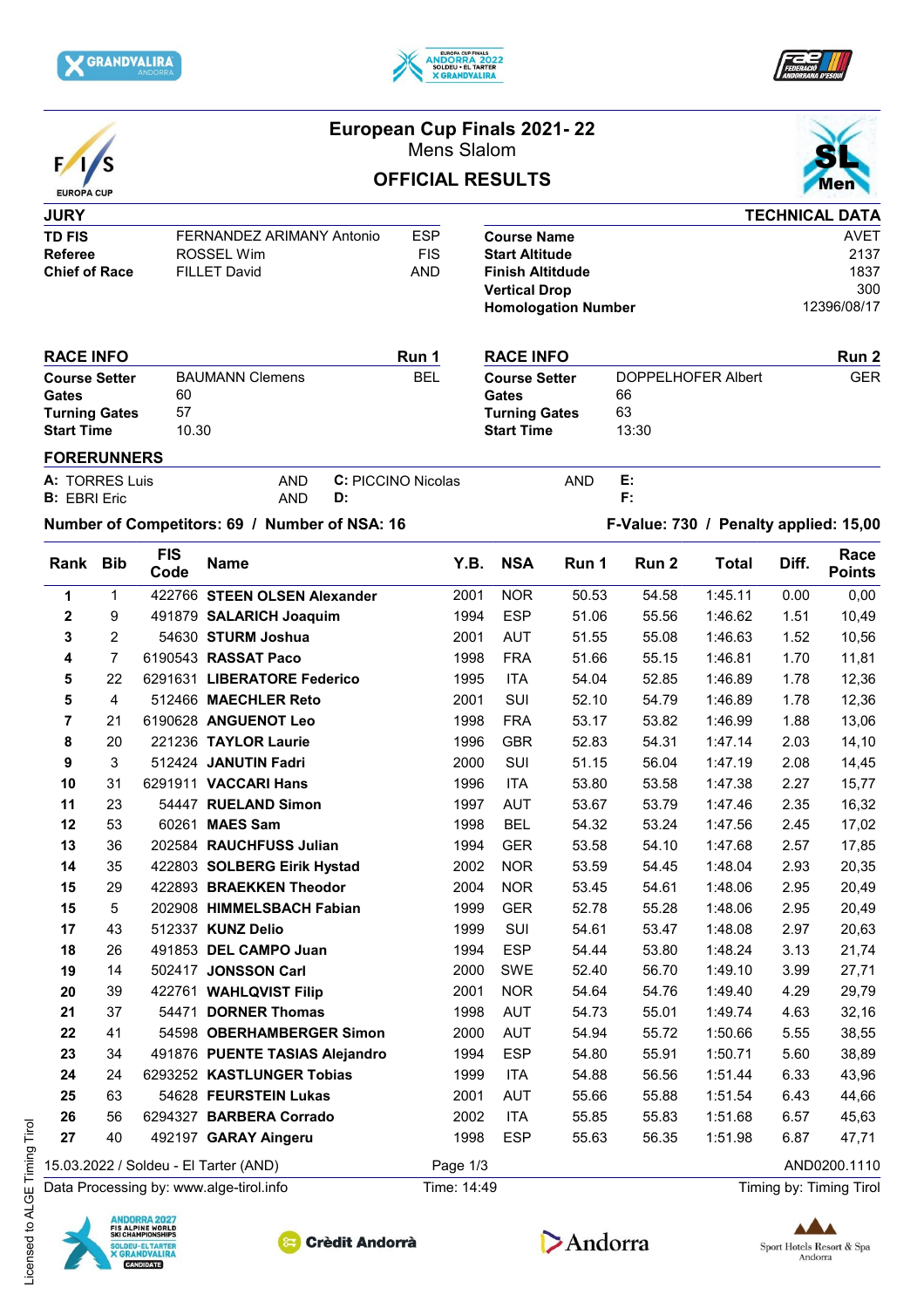





| European Cup Finals 2021-22 |            |                                |                                         | OFFICIAL RESULTS |            |         |         |              |       | Mens Slalom             |
|-----------------------------|------------|--------------------------------|-----------------------------------------|------------------|------------|---------|---------|--------------|-------|-------------------------|
| Rank                        | <b>Bib</b> | <b>FIS</b><br>Code             | <b>Name</b>                             | Y.B.             | <b>NSA</b> | Run 1   | Run 2   | <b>Total</b> | Diff. | Race<br><b>Points</b>   |
| 28                          | 28         |                                | 6531963 STEFFEY George                  | 1997             | <b>USA</b> | 54.70   | 57.34   | 1:52.04      | 6.93  | 48,13                   |
| 29                          | 59         |                                | 6532592 RITCHIE Benjamin                | 2000             | <b>USA</b> | 57.10   | 56.17   | 1:53.27      | 8.16  | 56,67                   |
| 30                          | 55         |                                | 6293976 DI PAOLO Gianlorenzo            | 2001             | <b>ITA</b> | 56.48   | 57.15   | 1:53.63      | 8.52  | 59,17                   |
| 31                          | 54         |                                | 6190547 LAGIER Jeremie                  | 1998             | <b>FRA</b> | 56.50   | 57.23   | 1:53.73      | 8.62  | 59,87                   |
| 32                          | 47         |                                | 20442 RIUS GIMENEZ Alex                 | 1998             | <b>AND</b> | 56.75   | 58.23   | 1:54.98      | 9.87  | 68,55                   |
| 33                          | 50         |                                | 6532354 GILE Bridger                    | 1999             | <b>USA</b> | 56.62   | 58.86   | 1:55.48      | 10.37 | 72,02                   |
| 34                          | 12         |                                | 6532163 SEYMOUR Jett                    | 1998             | <b>USA</b> | 1:00.30 | 55.38   | 1:55.68      | 10.57 | 73,41                   |
| 35                          | 18         |                                | 6301077 AIHARA Shiro                    | 2001             | <b>JPN</b> | 52.67   | 1:04.81 | 1:57.48      | 12.37 | 85,91                   |
| 36                          | 68         |                                | 20463 CORNELLA GUITART Xavier           | 2001             | <b>AND</b> | 59.58   | 58.44   | 1:58.02      | 12.91 | 89,66                   |
|                             |            |                                | DID NOT FINISH Run 1: (14)              |                  |            |         |         |              |       |                         |
|                             | 69         |                                | 30488 GRAVIER Tiziano                   | 2002             | <b>ARG</b> |         |         |              |       |                         |
|                             | 67         |                                | 430810 MICHALIK Michal                  | 2000             | POL        |         |         |              |       |                         |
|                             | 65         |                                | 512403 SPOERRI Nick                     | 2000             | SUI        |         |         |              |       |                         |
|                             | 64         |                                | 512273 SPARR Maurus                     | 1998             | SUI        |         |         |              |       |                         |
|                             | 61         |                                | 54574 MEISSL Christoph                  | 2000             | <b>AUT</b> |         |         |              |       |                         |
|                             | 57         |                                | 502590 ERMESKOG Lucas                   | 2003             | SWE        |         |         |              |       |                         |
|                             | 48         |                                | 60256 VERBEKE Tom                       | 1997             | <b>BEL</b> |         |         |              |       |                         |
|                             | 45         |                                | 60236 VAN DEN BROECKE Dries             | 1995             | <b>BEL</b> |         |         |              |       |                         |
|                             | 44         |                                | 6293764 SACCARDI Tommaso                | 2001             | <b>ITA</b> |         |         |              |       |                         |
|                             | 42         |                                | 6190876 ORECCHIONI Diego                | 2000             | <b>FRA</b> |         |         |              |       |                         |
|                             | 38         |                                | 203026 WITTE Linus                      | 2001             | <b>GER</b> |         |         |              |       |                         |
|                             | 30         |                                | 512353 ITEN Matthias                    | 1999             | SUI        |         |         |              |       |                         |
|                             | 17         |                                | 6190872 BIANCHINI Augustin              | 2000             | <b>FRA</b> |         |         |              |       |                         |
|                             | 6          |                                | 512120 VON GRUENIGEN Noel               | 1995             | SUI        |         |         |              |       |                         |
|                             |            |                                | DID NOT FINISH Run 2: (16)              |                  |            |         |         |              |       |                         |
|                             | 66         |                                | 20460 GABRIEL GUTIERREZ Bartumeu        | 2000             | <b>AND</b> |         |         |              |       |                         |
|                             | 62         |                                | 20378 ESTEVE Axel                       | 1994             | <b>AND</b> |         |         |              |       |                         |
|                             | 58         |                                | 6191334 ELEZI CANNAFERINA Alban         | 2003             | <b>FRA</b> |         |         |              |       |                         |
|                             | 52         |                                | 6532116 KRUPKA Jimmy                    |                  | 1998 USA   |         |         |              |       |                         |
|                             | 49         |                                | 422764 ZIMMER Oscar                     | 2001             | <b>NOR</b> |         |         |              |       |                         |
|                             | 46         |                                | 422609 STRAND Andreas                   | 1998             | <b>NOR</b> |         |         |              |       |                         |
|                             | 33         |                                | 202808 MEISEN Adrian                    | 1997             | <b>GER</b> |         |         |              |       |                         |
|                             | 32         |                                | 502319 BRAENDHOLM Jesper                | 1999             | <b>SWE</b> |         |         |              |       |                         |
|                             | 27         |                                | 422767 SOEVIK Christian Oliveira        | 2001             | <b>NOR</b> |         |         |              |       |                         |
|                             | 19         |                                | 6190909 DESGRIPPES Hugo                 | 2000             | <b>FRA</b> |         |         |              |       |                         |
|                             | 16         |                                | 561378 MAROVT Tijan                     | 1998             | <b>SLO</b> |         |         |              |       |                         |
|                             | 15         |                                | 512396 LUETOLF Joel                     | 2000             | SUI        |         |         |              |       |                         |
|                             | 13         |                                | 202873 PFOEDERL Nikolaus                | 1998             | <b>GER</b> |         |         |              |       |                         |
|                             | 11         |                                | 6190558 AMIEZ Steven                    | 1998             | <b>FRA</b> |         |         |              |       |                         |
|                             | 10         |                                | 202615 TREMMEL Anton                    | 1994             | <b>GER</b> |         |         |              |       |                         |
|                             | 8          |                                | 6190497 LETITRE Theo                    | 1997             | <b>FRA</b> |         |         |              |       |                         |
|                             |            | <b>DISQUALIFIED Run 2: (1)</b> |                                         |                  |            |         |         |              |       |                         |
|                             | 25         |                                | 54729 PRAMSTALLER Kilian                | 2002             | AUT        |         |         |              |       | Gate 41                 |
|                             |            |                                | 15.03.2022 / Soldeu - El Tarter (AND)   | Page 2/3         |            |         |         |              |       | AND0200.1110            |
|                             |            |                                | Data Processing by: www.alge-tirol.info | Time: 14:49      |            |         |         |              |       | Timing by: Timing Tirol |



Licensed to ALGE Timing Tirol

Licensed to ALGE Timing Tirol